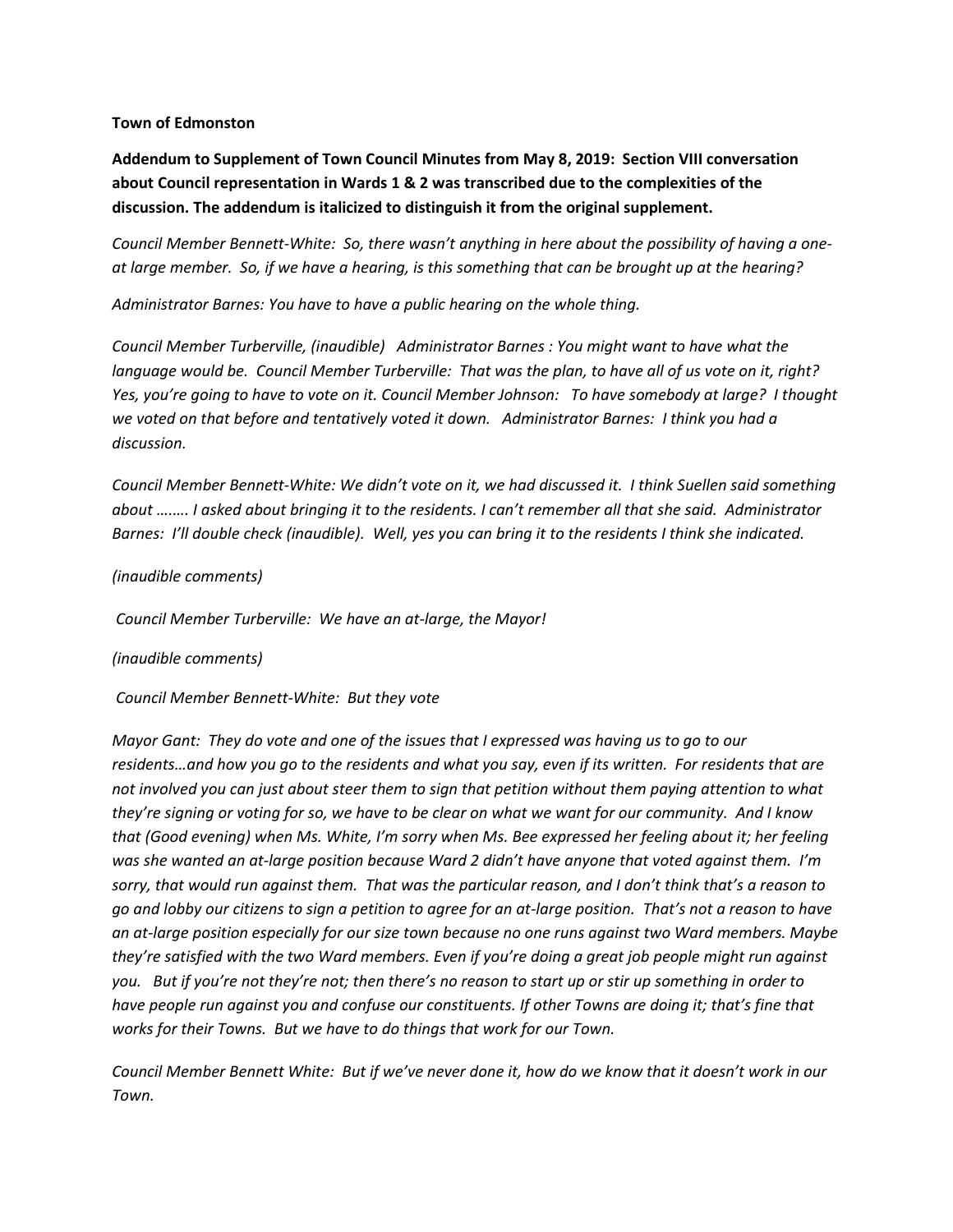*Mayor Gant: Because with us communicating and knowing the reasons why we're doing things. We have to do things that are right; not things that would be against each other. We have to do things that are right for our community.*

*Council Member Bennett-White: Well I understand that but I'm still saying if we go to…..How do we know…that could be our opinion. But how do we know that's the opinion of everybody.*

*Mayor Gant: Because that's what was said by a Council Member. That the reason that she wants…I don't know if that was just hers or yours and hers. I don't know what your reason is, but her reason was because no one runs against them.* 

*Council Member Bennett-White: No, I think her …….and I don't want to speak for her because I don't want to put words in her mouth, but it was my understanding...*

*Mayor Gant: that was one of them.*

*Council Member Bennett-White: …that was one of the reasons, but the other reason was to make the process more fair.*

*Council Member Johnson: What do you mean make the process more fair?*

*Council Member Bennett-White: If you get out and you campaign then you should have an opportunity to win, if you get out and campaign. That is what I understood her as saying. Now I don't want to speak for her but...*

*Council Member Turberville: Everybody campaigns.*

*Mayor Gant: Everybody has the opportunity to get out and campaign.* 

*Council Member Bennett-White: Well if you're running unopposed what are you campaigning?*

*Council Member Turberville: I campaigned, and I was running unopposed.*

*Council Member Bennett-White: That's my point. If you're running unopposed, how are you campaigning? If you're not running against anybody.*

*Council Member Johnson: You're getting out there and showing your face.* 

*Council Member Bennett-White: I got that.*

*Council Member Turberville: You have to persuade people to vote for you. People could very well have seen my name on the ballot and decided to only cast a single vote for Mr. Johnson. They could have done that. I could have very well have received zero votes, but I didn't because I actually went out and I talked to people.*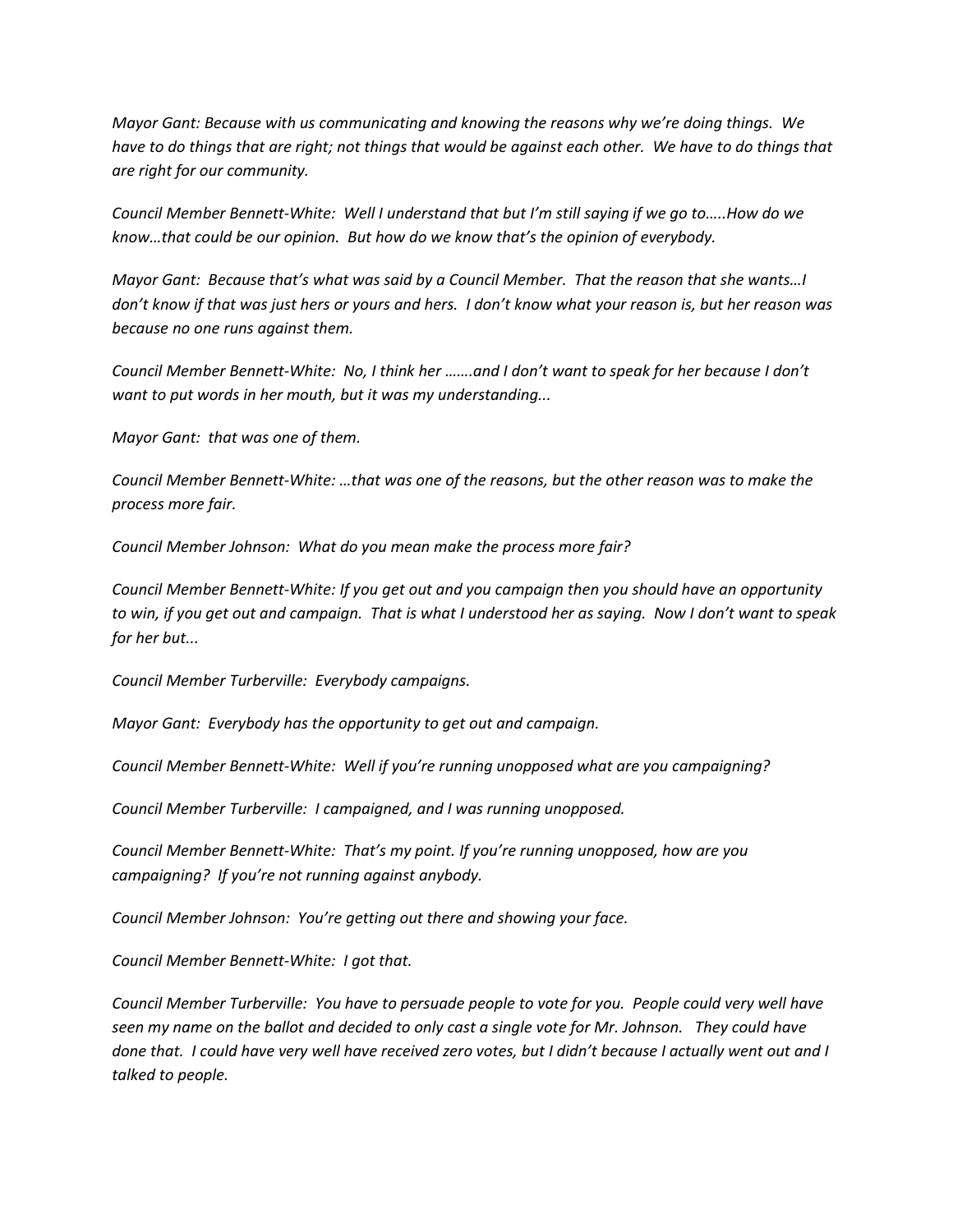*Council Member Bennett-White: But you voted for yourself and that's one vote and you would win. Is that how it works?*

*Council Member Turberville: That's how it works in Ward two.* 

*Council Member Bennett-White: I just think that was her reason….*

*(RECORDING ENDS TAPE 1 SIDE B)*

*Mayor Gant: I know that when we're campaigning during elections, you get out door to door more often. You might knock on doors then. The work or the time you're are putting in there……*

*(The conversation continues in the already transcribed document below)*

## **Town of Edmonston**

**Supplement to the Minutes of Work Session held Wednesday, May 10, 2019. Approved by Town Council June 12, 2019.**

# **Section VIII conversation about Council representation in Wards 1 & 2 was transcribed due to the complexities of the discussion.**

Mayor Gant: To change our charter ordinance based on the fact that no one is running against you…. (Council Member Layne Bee joins meeting) We're talking about our election procedures and the comment that you made last month about no one running against Ward 2. I'm saying that that it is not a reason to change our ordinance based on no one running against you another ward. I asked Council Member White her reasoning and I ask your reasoning?

Council Member Layne Bee: It is just to get the more qualified candidates rather than somebody who gets re-elected continuously because there is no competition. This is not against anybody; I am just saying because Ward 1 tends to be highly contested. And it makes us get out there and really think as to why you are running and take it seriously. If you just put your name on the ballot and just get re-elected; it kind of weakens the whole political process. So that was one factor. Ward 1, not that somebody's not getting contested in a certain Ward but just to get the best candidates to serve the community.

Mayor Gant: And you know I can honestly say that this last election was probably the first time that I can remember ward 1 having someone run against you when you first came into office.

Council Member Layne Bee : Last two (elections) for me. The last two I've had to go out and campaign.

Mayor Gant: There wasn't anyone running against (you) the first time.

Council Member Layne Bee : The last two. This is my third term. Because it was (Betsy) both times and then... yeah. I just feel as though, just for you to have that thought of ok, you're not just going to just do it. You know, you have to really think, 'do I really want to put in', like today… I really, I mean there's so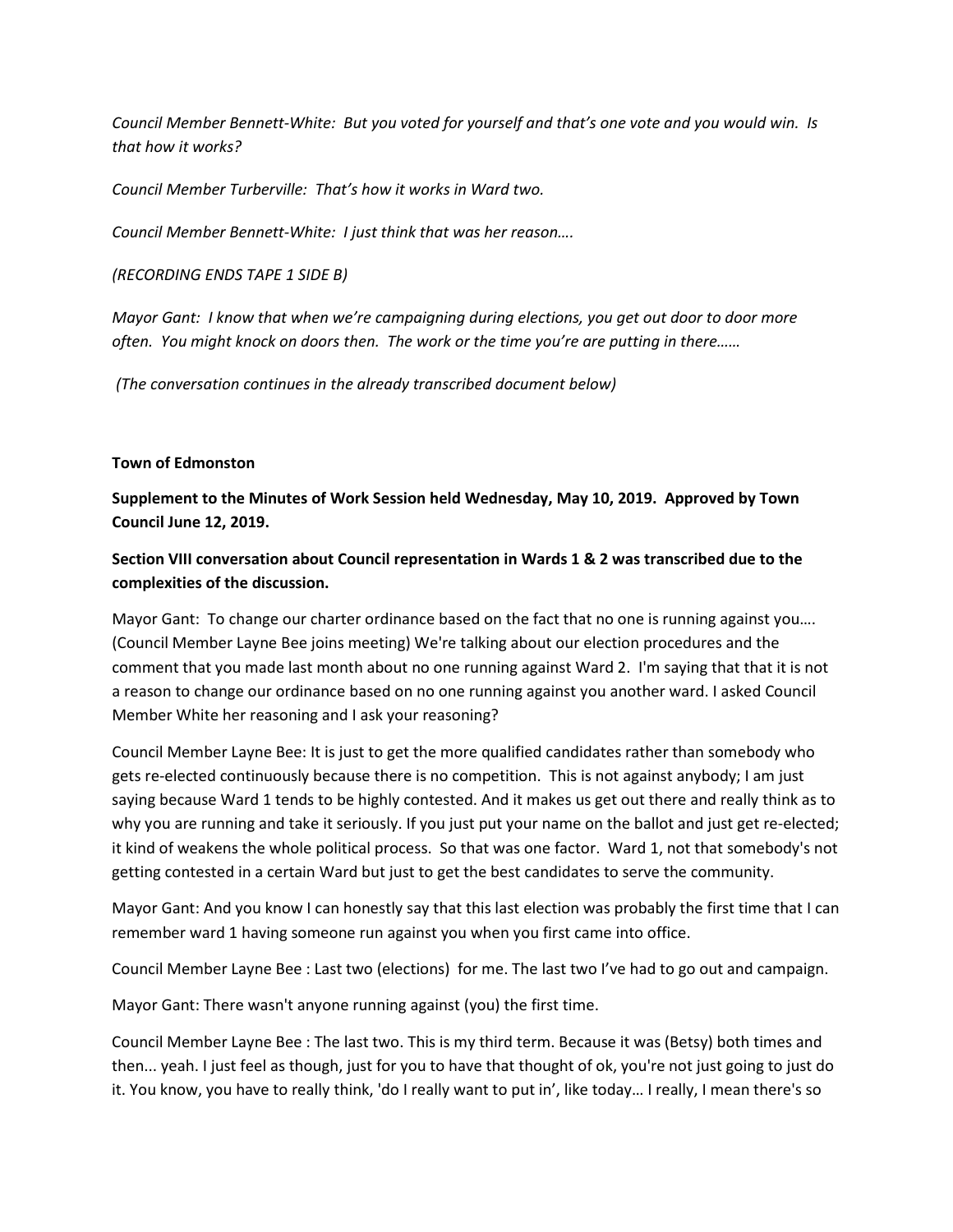many obligations I have going on; but I have to honor my commitment to the meeting. So, you know, it is not something that should be taken, you know, without thought.

Council Member Turberville: (Inaudible 3:11 - 3:20) I wasn't considering it was something done without thought. To me it's clearly an attempt to change the rules of the game, because you don't like the outcome. And so, I think... (Council Member Layne Bee interjects No, No,)

Council Member Turberville : Let me finish. And secondly, I think that even though both of us are running unopposed, Mr. Johnson is well-known in this community. He does a lot around here and people vote for him because they know him and they know what he does for the community. And while no one, it's just the two of us running, I also went door to door and in the streets and introduced myself and talked with people. And I told them, you know, why I was running for office and what I did. And I'll make a judgement next year as to whether or not it's a good thing for me to run again. But I think that it's, I just find it a bit curious that we would be suggesting we need at large council members because we're running unopposed. So, I think that it's a pretty good argument that people who run unopposed are satisfying those they represent.

Council Member Layne Bee: Not necessarily. It's just the demographics, it's just the way how it's made up. On this side of the bridge there are stakeholders, there are people who actually own homes. And on the other side there are people that, and no disrespect to them, there tends to be a turnover in Fountain Park because a lot of people... (interrupted)

Council Member Turberville: I find that …..

Council Member Layne Bee : No, let me finish so the same respect is afforded. And in most apartment communities, they're renters and a lot of times, especially the history of that apartment. A lot of immigrants come, and they might stay maybe a year and then move on, to maybe a better home or something different. And just because of the way it's made up, yes there's a lot of people on one side who feel committed to serve the community. And the other side, they are just residents who are temporary because they are renters. They have no desire to set down roots or get involved in politics because it's just a temporary residence for them. So, and if you look at the way those are divided, that's the way, it is mainly apartments and some homes. But, on the other side it's all homes.

Council Member Turberville: I would say that that description alone is a good explanation as to why we need for two different Wards. Because you have a perception of Ward 2 as people being less engaged and care less about their community.

Council Member Layne Bee: Stop putting words in my mouth.

Council Member Turberville: I'm sorry, I was paraphrasing. But that they are less engaged, who are only here temporarily; who are immigrants; who, you know are not homeowners. And I think to suggest that those individuals don't have some stake in this community is inaccurate.

Council Member Layne Bee : Well, obviously not because nobody runs in that Ward.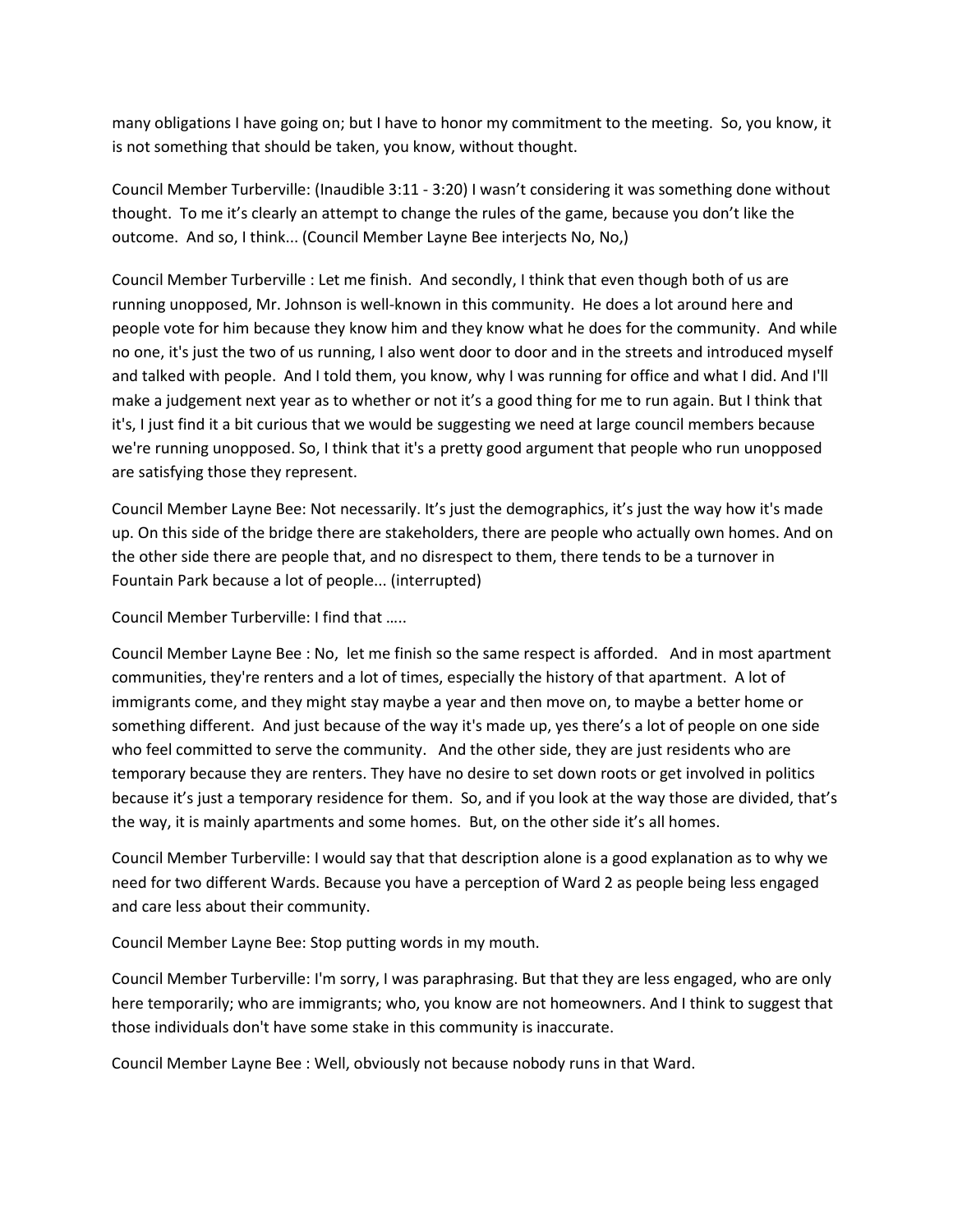Council Member Turberville: And, he (Mr. Johnson) lives in Fountain Park and understands the needs of Fountain Park and the people who live in that community better than any of us sitting here. So, I think it's right that there be a Ward 2 and a Ward 1 because we are distinct, and we are different in some respect. And that's why you have district-wide representation like that: you have a Ward 1 and a Ward 2, in order to ensure that those differences are accounted for in representation.

Council Member Layne Bee : I beg to differ.

Council Member Bennett-White: And so, the suggestion was to have in each Ward an at-large person so that you still have the representation in Ward 1 and that you still have the representation in Ward 2. I still feel that it should be brought to our residents, and I don't feel like residents can't make a sound decision on something like that; because it does affect everybody. So, I don't feel like they are uninformed enough to make a sound decision on that.

Council Member Layne Bee: And I agree with taking it to the residents because ultimately, we serve them and if they agree to keep it how it is, that's fine. But I think it's time; the same way as we explore different options over time; I think it's worth exploring. And as Ms. Bennet-White said, there is a representation in Ward 1 and there is a representation in Ward 2, it's just the opportunity to have somebody who is not tied to a Ward, also serve.

Town Administrator Barnes: (explains to Attorney Ferguson just arriving) So, before you… I ask a question about the process. Our Charter Resolution requires a public hearing, and a notice goes out about that public hearing. So, if the residents wanted to have an at-large representation in the ordinance or resolution, do they come to that hearing and express that?

Council Member Bennett-White: The question is not here anywhere. Does it need to be?

Attorney Ferguson: It doesn't need to be in there because once you introduce something, then you have the public hearing with this and the public is on notice that you're exploring this area. And if it's something that can come up, and of course it would because that's one of the sections you're looking at; then that could be discussed also. And then at that point you can ask, and you can decide that you wanted to do something about it or not do something about it. Put it off for a bit so that everyone, everyone would know that there has been a change or that we can make a change. You can always wait to adopt too, so that there's full publicity about what's being added.

Administrator Barnes: So, this would go out in the newsletter to everybody as a proposed draft that there's a public hearing we can either have the next meeting date or set a special night just for that.

Attorney Ferguson: So, it must be 21 days' notice before the public hearing.

Council Member Layne Bee : Ok. I think residents deserve the opportunity to express how they feel.

Council Member Turberville: I don't think anyone is suggesting that but I'm questioning the motivation.

Council Member Layne Bee; Well, I find that strange you are questioning the motivation.